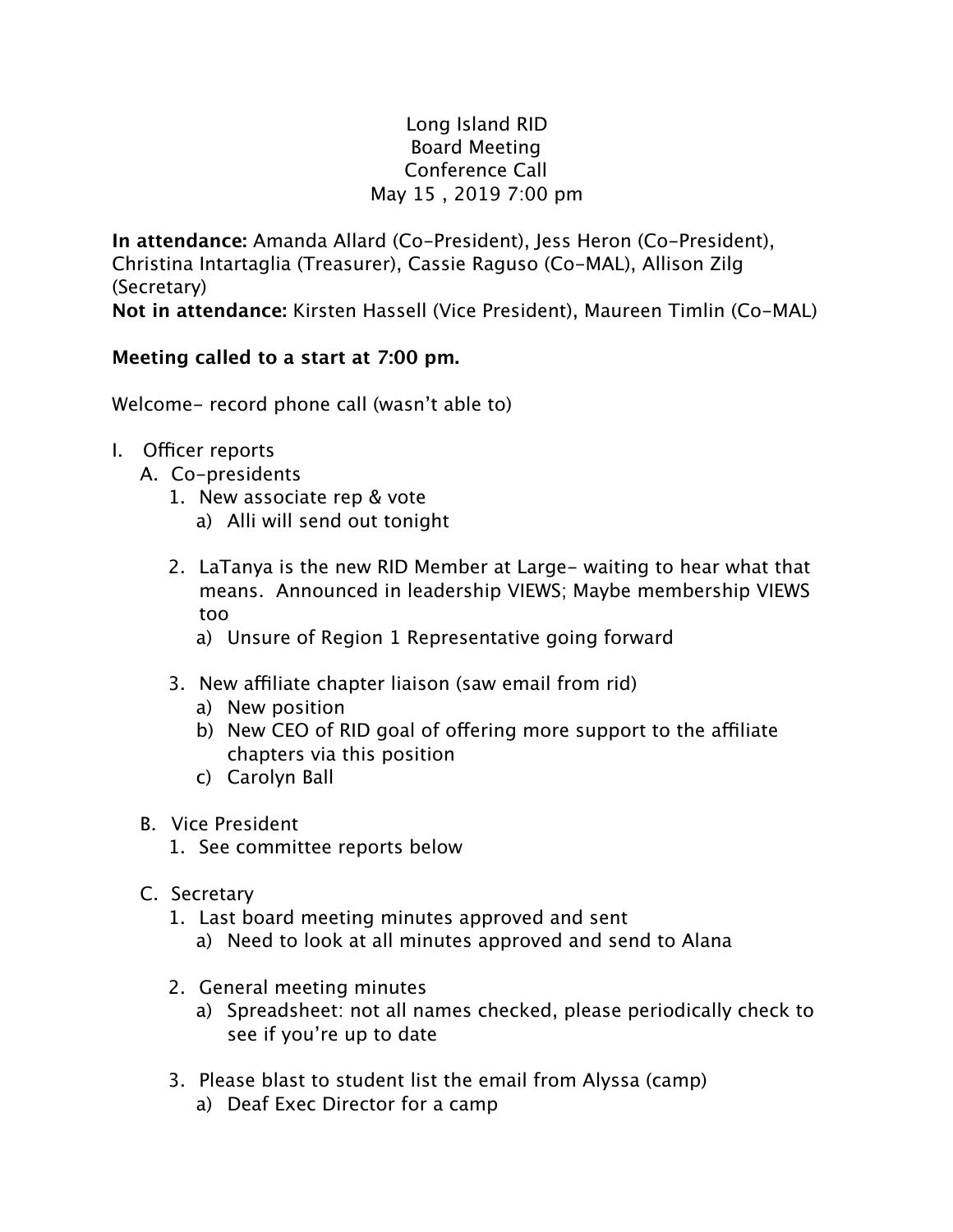- b) Looking for volunteer interpreters
- 4. MNIS/LIRID workshop advertised.
	- a) send to NYC Metro and Alana for the website
	- b) include everyone on the email list
- 5. Ad made for Associate Rep position- email just needs to be sent
- 6. Send reimbursement form to Christina for stamps bought
- D. Treasurer-
	- 1. Still owe Maureen for supplying the workshop with snacks: \$32.00
	- 2. Jessica's name is now on the bank account (not yet--waiting to get letter from Jill--jess resent email to Jill 5/6/19) a) planning to meet on Wednesday with Jess
	- 3. Paid CMP fee
		- a) \$225.00 sent in a check form to RID
		- b) Sponsor fee in the form of a check sent a week ago- not yet withdrawn
	- 4. Account status
		- a) TD Bank Account Total: \$10,579.71
		- b) PayPal Account: \$323.97
		- c) Total: \$10,903.68
	- 5. June 9th Sex Education workshop cancelled- no more PayPal link needed to be posted
	- 6. GoDaddy renewal just got an e-mail from Alana a) website builder expires on June 4th
	- 7. Fundraiser money- Jessica met with Deanna--money deposited
	- 8. LIRID renewals
		- a) One member sent in already (hold check and form)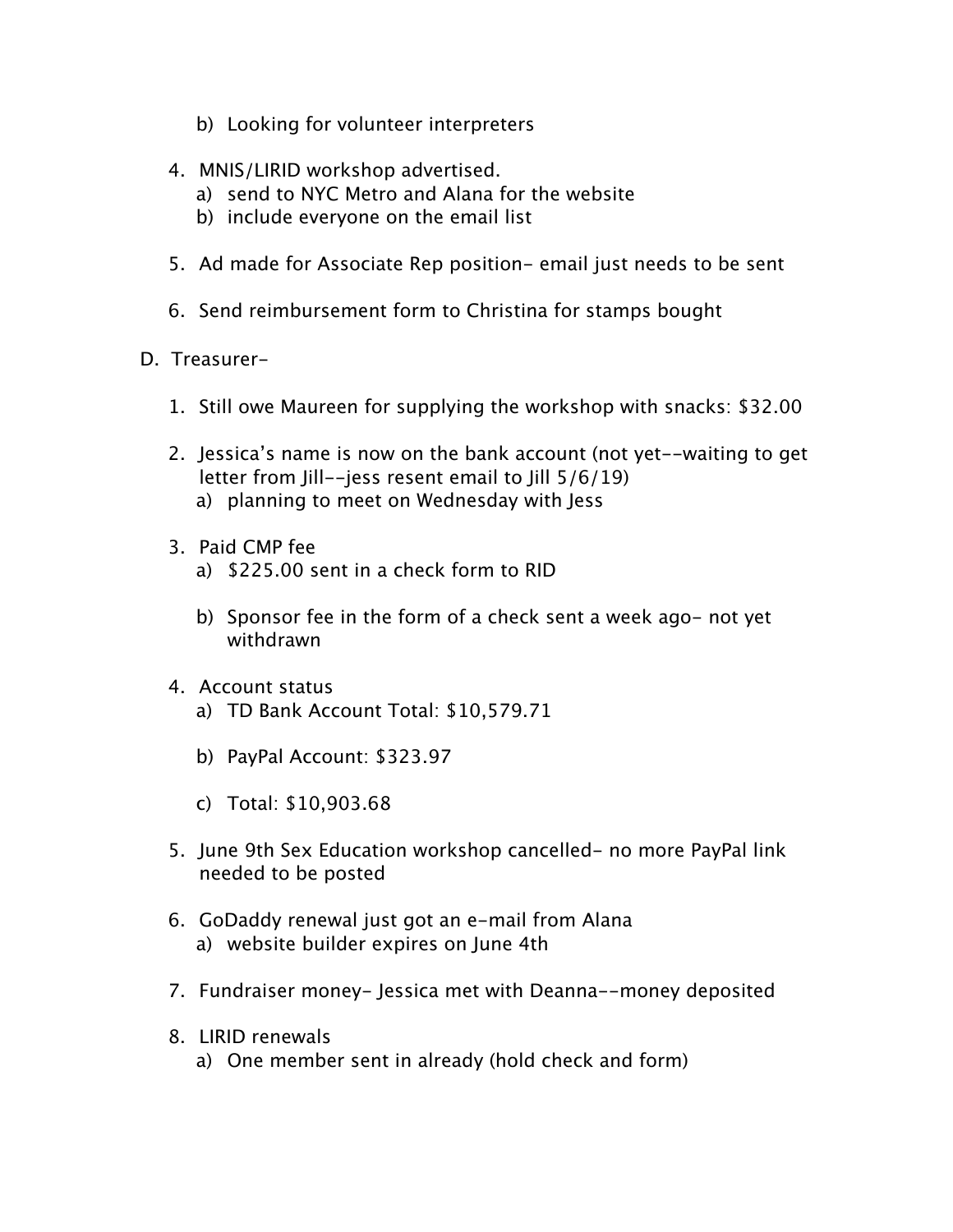- b) All memberships end on June 30th
- c) Contact Patrice to maybe send a reminder of when the fiscal year ends
- E. MAL
	- 1. Mailbox system for pick up and mail handling, how is it going?
	- 2. How often are you picking up the mail?
	- 3. Post all workshops to RID FB page
		- a) need to get in contact with them and send it through direct message so they can post it themselves
	- 4. Storage unit key update
		- a) still only have 1 key
		- b) would we prefer a combination lock? (1) call storage unit to make sure its allowed to be changed
		- c) Christina check to see if she has the second key
- F. Associate rep
- II. Committee Reports- VP still waiting to hear back from committees

## A. Bylaws

- 1. 2 year term will end on June 30, 2020
- 2. Call for nominations must go out in March 2020
- B. Mentoring- Tara on break--will be back in June
- C. Fundraising
	- 1. Research for the fall fundraiser- start now so the summer can be a nice break
		- a) Fundraiser advertised specifically for student donation or DayHab donation
		- b) Shooting for end of June to have some venues contacted
	- 2. Met with Deanna to get comedy show fundraiser money and deposit in the bank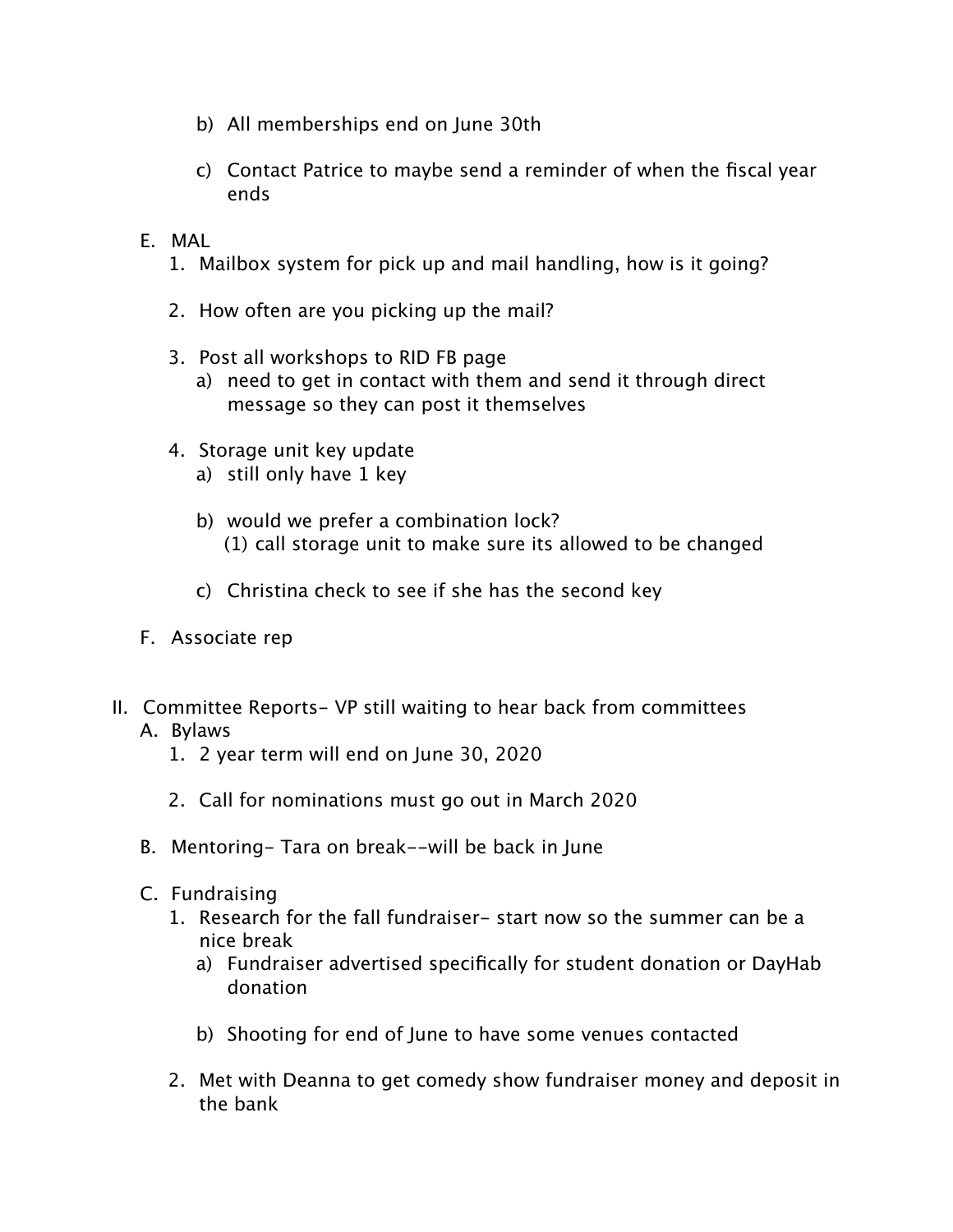- D. Webmaster
	- 1. renew GoDaddy
- E. Membership-
	- 1. Told Patrice the new membership form is approved but needs new logo
	- 2. Renewal reminder email sent out soon
- F. Emergency fund
	- 1. no requests for money
- G. Professional Development
	- 1. June 9th workshop cancelled
	- 2. Delegating to Brittany is happening
	- 3. Will contact Angela (after the summer) and Sally for workshop
	- 4. Still working on Robin webinar
	- 5. Emergency Preparedness workshop June 22nd
	- 6. Summer off from workshops for now until September Member Appreciation Day
	- 7. Plan another all day workshop for the fall for whoever PD would like to get
	- 8. Elections
		- a) New Assoc Rep interest
		- b) Email board with nominations for "seconds"

#### III. Old Business

- A. C/DI Scholarship Fund- no further updates
- B. Empire Games- several board sign ups! Thanks! 1. Amanda, Cassie & Alli will be volunteering
- C. HKNC Walk- May 5th sands point reserve- no board attended
- D. National Conference